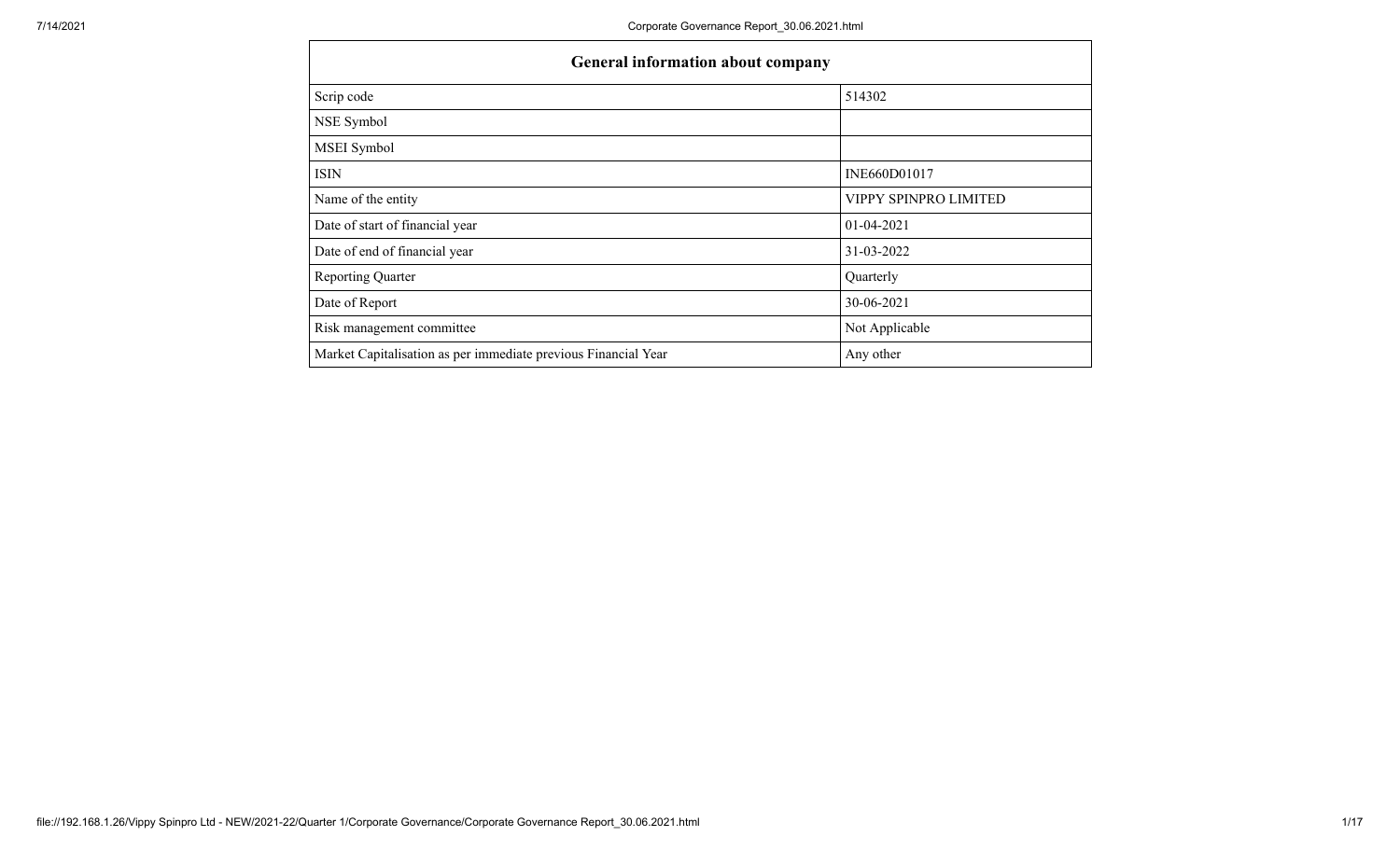|                |                      | <b>Annexure I</b>                                                    |            |            |                                                       |                               |                               |                          |                                                                                                      |                                             |                                          |                                                         |                      |                                            |                                                                                                                                                |                                                                                                                                                                   |                                                                                                                                                                          |                                                                                                                                                                                                         |                                      |                                             |
|----------------|----------------------|----------------------------------------------------------------------|------------|------------|-------------------------------------------------------|-------------------------------|-------------------------------|--------------------------|------------------------------------------------------------------------------------------------------|---------------------------------------------|------------------------------------------|---------------------------------------------------------|----------------------|--------------------------------------------|------------------------------------------------------------------------------------------------------------------------------------------------|-------------------------------------------------------------------------------------------------------------------------------------------------------------------|--------------------------------------------------------------------------------------------------------------------------------------------------------------------------|---------------------------------------------------------------------------------------------------------------------------------------------------------------------------------------------------------|--------------------------------------|---------------------------------------------|
|                |                      |                                                                      |            |            |                                                       |                               |                               |                          | Annexure I to be submitted by listed entity on quarterly basis                                       |                                             |                                          |                                                         |                      |                                            |                                                                                                                                                |                                                                                                                                                                   |                                                                                                                                                                          |                                                                                                                                                                                                         |                                      |                                             |
|                |                      | I. Composition of Board of Directors                                 |            |            |                                                       |                               |                               |                          |                                                                                                      |                                             |                                          |                                                         |                      |                                            |                                                                                                                                                |                                                                                                                                                                   |                                                                                                                                                                          |                                                                                                                                                                                                         |                                      |                                             |
|                |                      | Disclosure of notes on composition of board of directors explanatory |            |            |                                                       |                               |                               |                          |                                                                                                      |                                             |                                          |                                                         |                      |                                            |                                                                                                                                                |                                                                                                                                                                   |                                                                                                                                                                          |                                                                                                                                                                                                         |                                      |                                             |
|                |                      |                                                                      |            |            |                                                       |                               |                               |                          |                                                                                                      |                                             |                                          | Wether the listed entity has a Regular Chairperson   No |                      |                                            |                                                                                                                                                |                                                                                                                                                                   |                                                                                                                                                                          |                                                                                                                                                                                                         |                                      |                                             |
|                |                      |                                                                      |            |            |                                                       |                               |                               |                          |                                                                                                      |                                             |                                          | Whether Chairperson is related to MD or CEO   No        |                      |                                            |                                                                                                                                                |                                                                                                                                                                   |                                                                                                                                                                          |                                                                                                                                                                                                         |                                      |                                             |
| Sr             | Title<br>(Mr)<br>Ms) | Name of<br>the<br>Director                                           | PAN        | <b>DIN</b> | Category 1<br>of directors                            | Category 2<br>of<br>directors | Category<br>3 of<br>directors | Date<br>of<br>Birth      | Whether<br>special<br>resolution<br>passed?<br>[Refer Reg.<br>$17(1A)$ of<br>Listing<br>Regulations] | Date of<br>passing<br>special<br>resolution | <b>Initial Date</b><br>of<br>appointment | Date of Re-<br>appointment                              | Date of<br>cessation | Tenure<br>of<br>director<br>(in<br>months) | No of<br>Directorship<br>in listed<br>entities<br>including<br>this listed<br>entity (Refer<br>Regulation<br>17A of<br>Listing<br>Regulations) | No of<br>Independent<br>Directorship<br>in listed<br>entities<br>including<br>this listed<br>entity (Refer<br>Regulation<br>$17A(1)$ of<br>Listing<br>Regulations | Number of<br>memberships<br>in Audit/<br>Stakeholder<br>Committee(s)<br>including this<br>listed entity<br>(Refer<br>Regulation<br>$26(1)$ of<br>Listing<br>Regulations) | No of post of<br>Chairperson in<br>Audit/<br>Stakeholder<br>Committee<br>held in listed<br>entities<br>including this<br>listed entity<br>(Refer<br>Regulation<br>$26(1)$ of<br>Listing<br>Regulations) | Notes for<br>not<br>providing<br>PAN | Notes for<br>not<br>providing<br><b>DIN</b> |
|                | Mr                   | Piyush<br>Mutha                                                      | AJXPM8203B | 00424206   | Executive<br>Director                                 | Not<br>Applicable             | $\mbox{MD}$                   | $23 -$<br>$04 -$<br>1969 | $\rm NA$                                                                                             |                                             | 01-04-1992                               | 01-04-2021                                              |                      |                                            |                                                                                                                                                | $\mathbf{0}$                                                                                                                                                      |                                                                                                                                                                          | $\theta$                                                                                                                                                                                                |                                      |                                             |
| $\overline{2}$ | Mr                   | Praneet<br>Mutha                                                     | AFTPM5681H | 00424250   | Non-<br>Executive -<br>Non<br>Independent<br>Director | Not<br>Applicable             |                               | $11-$<br>$09 -$<br>1971  | NA                                                                                                   |                                             | 19-12-2000                               | 30-03-2010                                              |                      |                                            |                                                                                                                                                | $\mathbf{0}$                                                                                                                                                      |                                                                                                                                                                          | $\Omega$                                                                                                                                                                                                |                                      |                                             |
| 3              | Mr                   | Manglore<br>Maruthi<br>Rao                                           | ABXPR6472M | 00775060   | Executive<br>Director                                 | Not<br>Applicable             |                               | $30 -$<br>$01-$<br>1938  | NA                                                                                                   |                                             | 28-10-2002                               | 28-10-2020                                              |                      |                                            | $\mathbf{1}$                                                                                                                                   | $\mathbf{0}$                                                                                                                                                      | $\overline{0}$                                                                                                                                                           | $\Omega$                                                                                                                                                                                                |                                      |                                             |
| $\overline{4}$ | Mr                   | Subhash<br>Kocheta                                                   | AIMPK2403R | 00590610   | Non-<br>Executive -<br>Independent<br>Director        | Not<br>Applicable             |                               | $01 -$<br>$09 -$<br>1946 | NA                                                                                                   |                                             | 29-09-2014                               | 30-09-2019                                              |                      | 60                                         |                                                                                                                                                | $\overline{1}$                                                                                                                                                    | 2                                                                                                                                                                        | $\Omega$                                                                                                                                                                                                |                                      |                                             |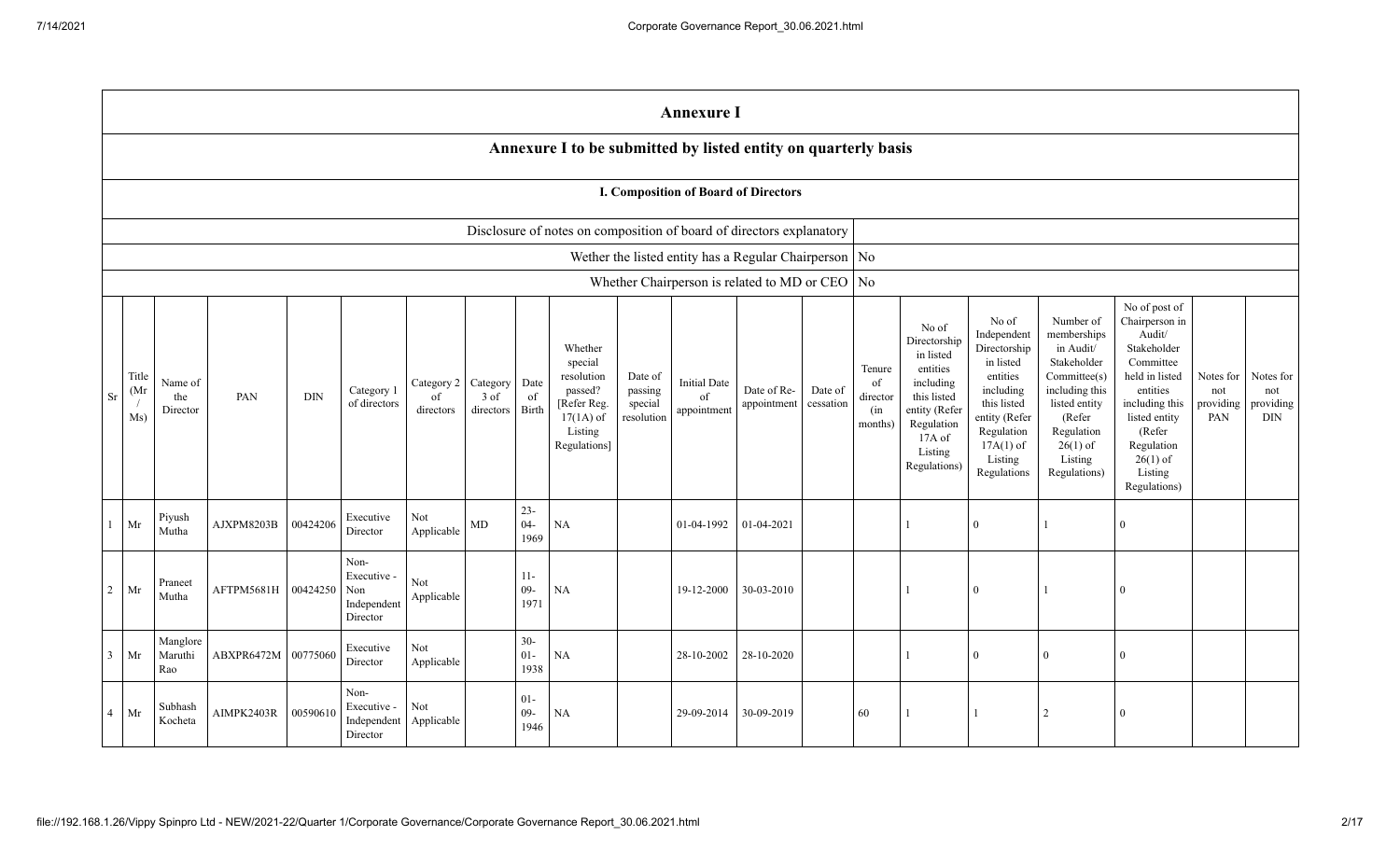|                | <b>I. Composition of Board of Directors</b>                          |                           |                     |            |                                                |                                |                                 |                          |                                                                                                      |                                             |                                          |                            |                      |                                            |                                                                                                                                                  |                                                                                                                                                                      |                                                                                                                                                                          |                                                                                                                                                                                                            |                                      |                                             |
|----------------|----------------------------------------------------------------------|---------------------------|---------------------|------------|------------------------------------------------|--------------------------------|---------------------------------|--------------------------|------------------------------------------------------------------------------------------------------|---------------------------------------------|------------------------------------------|----------------------------|----------------------|--------------------------------------------|--------------------------------------------------------------------------------------------------------------------------------------------------|----------------------------------------------------------------------------------------------------------------------------------------------------------------------|--------------------------------------------------------------------------------------------------------------------------------------------------------------------------|------------------------------------------------------------------------------------------------------------------------------------------------------------------------------------------------------------|--------------------------------------|---------------------------------------------|
|                | Disclosure of notes on composition of board of directors explanatory |                           |                     |            |                                                |                                |                                 |                          |                                                                                                      |                                             |                                          |                            |                      |                                            |                                                                                                                                                  |                                                                                                                                                                      |                                                                                                                                                                          |                                                                                                                                                                                                            |                                      |                                             |
|                | Wether the listed entity has a Regular Chairperson                   |                           |                     |            |                                                |                                |                                 |                          |                                                                                                      |                                             |                                          |                            |                      |                                            |                                                                                                                                                  |                                                                                                                                                                      |                                                                                                                                                                          |                                                                                                                                                                                                            |                                      |                                             |
| S <sub>1</sub> | Title<br>(Mr<br>Ms)                                                  | Name of the<br>Director   | PAN                 | <b>DIN</b> | Category 1<br>of directors                     | Category 2<br>-of<br>directors | Category  <br>3 of<br>directors | Date<br>of<br>Birth      | Whether<br>special<br>resolution<br>passed?<br>[Refer Reg.<br>$17(1A)$ of<br>Listing<br>Regulations] | Date of<br>passing<br>special<br>resolution | <b>Initial Date</b><br>of<br>appointment | Date of Re-<br>appointment | Date of<br>cessation | Tenure<br>of<br>director<br>(in<br>months) | No of<br>Directorship<br>in listed<br>entities<br>including<br>this listed<br>entity (Refer<br>Regulation<br>$17A$ of<br>Listing<br>Regulations) | No of<br>Independent<br>Directorship<br>in listed<br>entities<br>including<br>this listed<br>entity<br>(Refer<br>Regulation<br>$17A(1)$ of<br>Listing<br>Regulations | Number of<br>memberships<br>in Audit/<br>Stakeholder<br>Committee(s)<br>including this<br>listed entity<br>(Refer<br>Regulation<br>$26(1)$ of<br>Listing<br>Regulations) | No of post<br>of<br>Chairperson<br>in Audit/<br>Stakeholder<br>Committee<br>held in listed<br>entities<br>including<br>this listed<br>entity (Refer<br>Regulation<br>$26(1)$ of<br>Listing<br>Regulations) | Notes for<br>not<br>providing<br>PAN | Notes for<br>not<br>providing<br><b>DIN</b> |
| 5              | Mr                                                                   | Raghuram<br>Krishnamurthy | AACPR4601G 00776063 |            | Non-<br>Executive -<br>Independent<br>Director | Not<br>Applicable              |                                 | $06 -$<br>$09 -$<br>1969 | NA                                                                                                   |                                             | 29-09-2014                               | 30-09-2019                 |                      | 60                                         |                                                                                                                                                  |                                                                                                                                                                      |                                                                                                                                                                          | $\Omega$                                                                                                                                                                                                   |                                      |                                             |
| 6              | Mrs                                                                  | Deepa Sudhir<br>Mekal     | ABBPM0225F 05222280 |            | Non-<br>Executive -<br>Independent<br>Director | Not<br>Applicable              |                                 | $07 -$<br>$10-$<br>1956  | <b>NA</b>                                                                                            |                                             | 31-03-2017                               | 27-09-2017                 |                      | 60                                         |                                                                                                                                                  |                                                                                                                                                                      |                                                                                                                                                                          |                                                                                                                                                                                                            |                                      |                                             |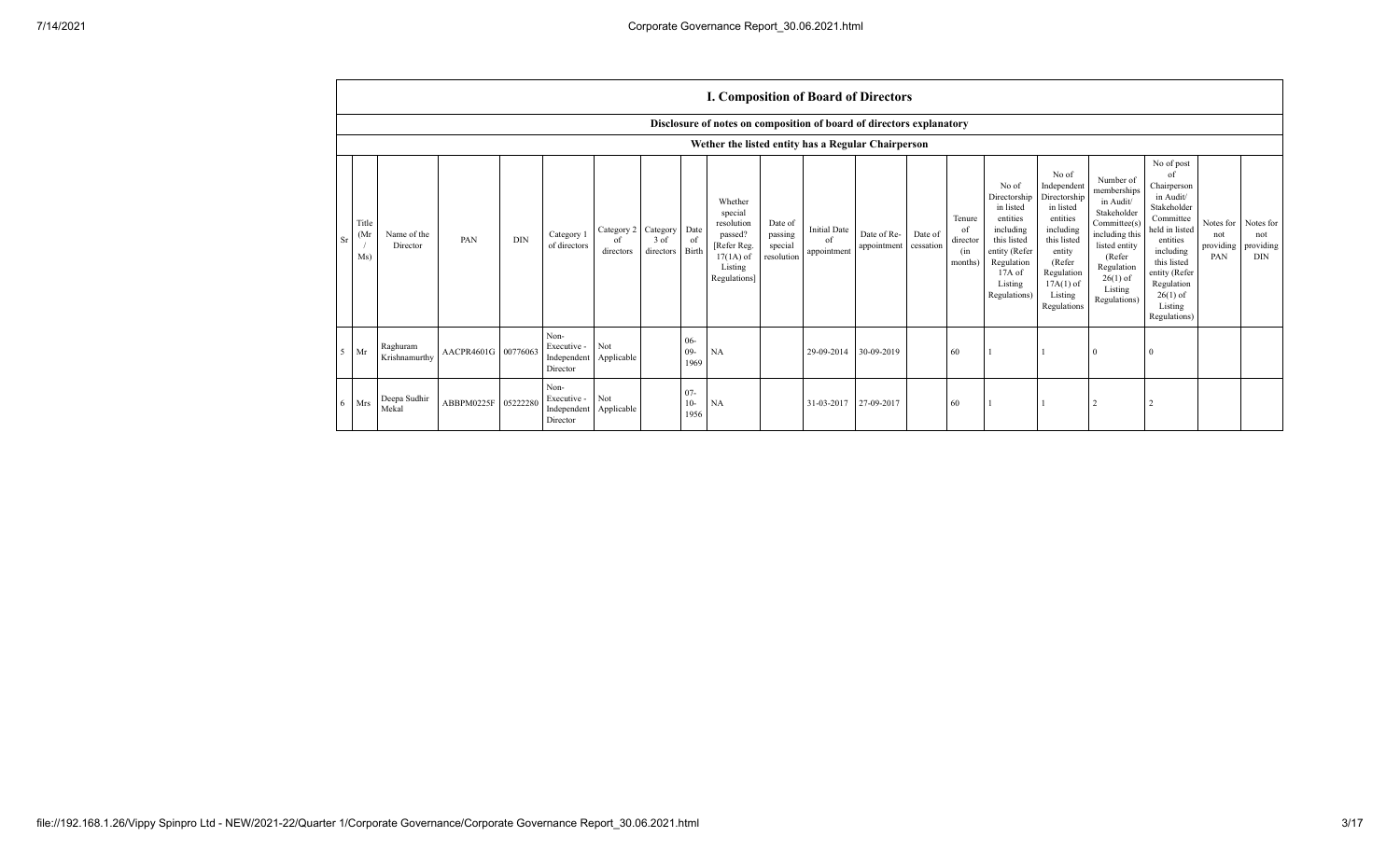|           | <b>Audit Committee Details</b> |                              |                                                             |                            |                        |                      |                |  |  |  |  |  |  |  |
|-----------|--------------------------------|------------------------------|-------------------------------------------------------------|----------------------------|------------------------|----------------------|----------------|--|--|--|--|--|--|--|
|           |                                |                              | Whether the Audit Committee has a Regular Chairperson   Yes |                            |                        |                      |                |  |  |  |  |  |  |  |
| <b>Sr</b> | <b>DIN</b><br>Number           | Name of Committee<br>members | Category 1 of directors                                     | Category 2 of<br>directors | Date of<br>Appointment | Date of<br>Cessation | <b>Remarks</b> |  |  |  |  |  |  |  |
|           | 05222280                       | Deepa Sudhir Mekal           | Non-Executive - Independent<br>Director                     | Chairperson                | 27-02-2021             |                      |                |  |  |  |  |  |  |  |
| 2         | 00424206                       | Piyush Mutha                 | <b>Executive Director</b>                                   | Member                     | 08-04-2019             |                      |                |  |  |  |  |  |  |  |
|           | 00590610                       | Subhash Kocheta              | Non-Executive - Independent<br>Director                     | Member                     | 27-02-2021             |                      |                |  |  |  |  |  |  |  |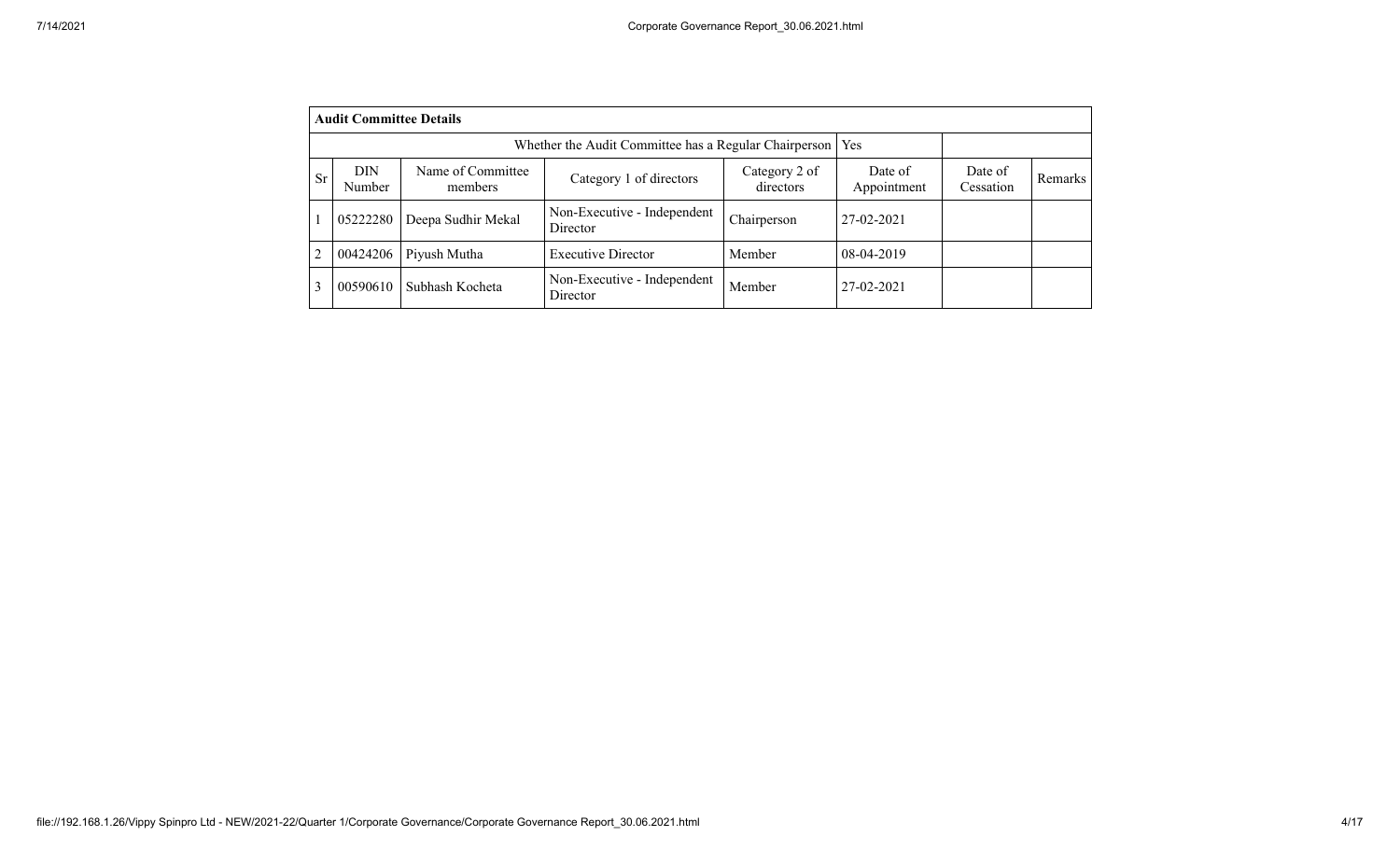|           | Nomination and remuneration committee                                              |                              |                                         |                        |                      |         |  |  |  |  |  |  |  |  |
|-----------|------------------------------------------------------------------------------------|------------------------------|-----------------------------------------|------------------------|----------------------|---------|--|--|--|--|--|--|--|--|
|           | Whether the Nomination and remuneration committee has a Regular Chairperson<br>Yes |                              |                                         |                        |                      |         |  |  |  |  |  |  |  |  |
| <b>Sr</b> | <b>DIN</b><br>Number                                                               | Name of Committee<br>members | Category 2 of<br>directors              | Date of<br>Appointment | Date of<br>Cessation | Remarks |  |  |  |  |  |  |  |  |
|           | 00776063                                                                           | Raghuram<br>Krishnamurthy    | Non-Executive - Independent<br>Director | Chairperson            | 29-09-2014           |         |  |  |  |  |  |  |  |  |
| 2         | 00590610                                                                           | Subhash Kocheta              | Non-Executive - Independent<br>Director | Member                 | 29-09-2014           |         |  |  |  |  |  |  |  |  |
| 3         | 05222280                                                                           | Deepa Sudhir Mekal           | Non-Executive - Independent<br>Director | Member                 | 08-04-2019           |         |  |  |  |  |  |  |  |  |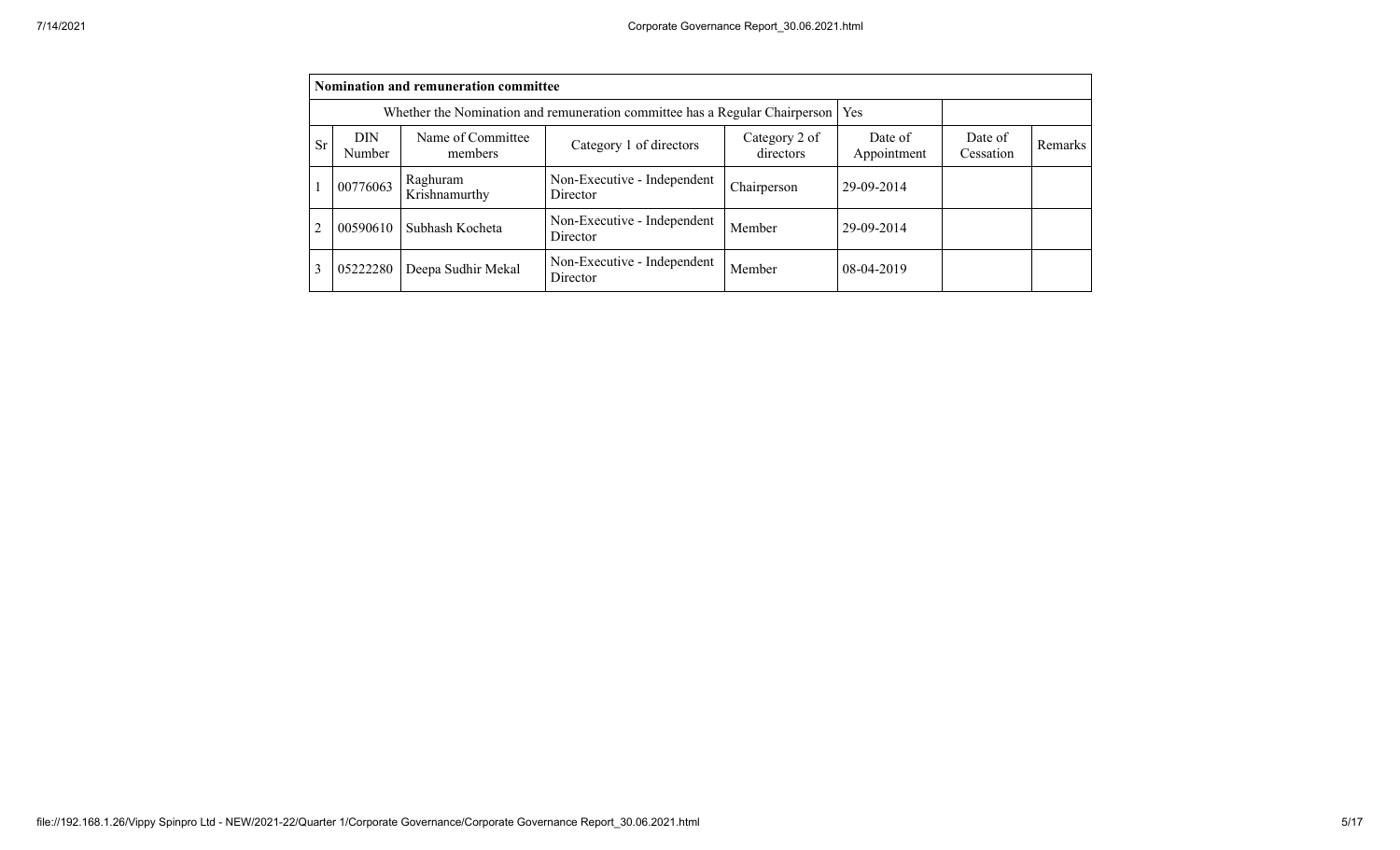|                                                                                                                                                                       | <b>Stakeholders Relationship Committee</b> |                                                                                 |                                                    |             |              |  |  |  |  |  |  |  |  |  |
|-----------------------------------------------------------------------------------------------------------------------------------------------------------------------|--------------------------------------------|---------------------------------------------------------------------------------|----------------------------------------------------|-------------|--------------|--|--|--|--|--|--|--|--|--|
|                                                                                                                                                                       |                                            | Whether the Stakeholders Relationship Committee has a Regular Chairperson   Yes |                                                    |             |              |  |  |  |  |  |  |  |  |  |
| Name of Committee<br><b>DIN</b><br>Date of<br>Category 2 of<br>Date of<br>Sr<br>Category 1 of directors<br>directors<br>Appointment<br>Cessation<br>Number<br>members |                                            |                                                                                 |                                                    |             |              |  |  |  |  |  |  |  |  |  |
|                                                                                                                                                                       | 05222280                                   | Deepa Sudhir Mekal                                                              | Non-Executive - Independent<br>Director            | Chairperson | 27-02-2021   |  |  |  |  |  |  |  |  |  |
| $\overline{2}$                                                                                                                                                        | 00424250                                   | Praneet Mutha                                                                   | Non-Executive - Non<br><b>Independent Director</b> | Member      | $08-04-2019$ |  |  |  |  |  |  |  |  |  |
| 3                                                                                                                                                                     | 00590610                                   | Subhash Kocheta                                                                 | Non-Executive - Independent<br>Director            | Member      | 27-02-2021   |  |  |  |  |  |  |  |  |  |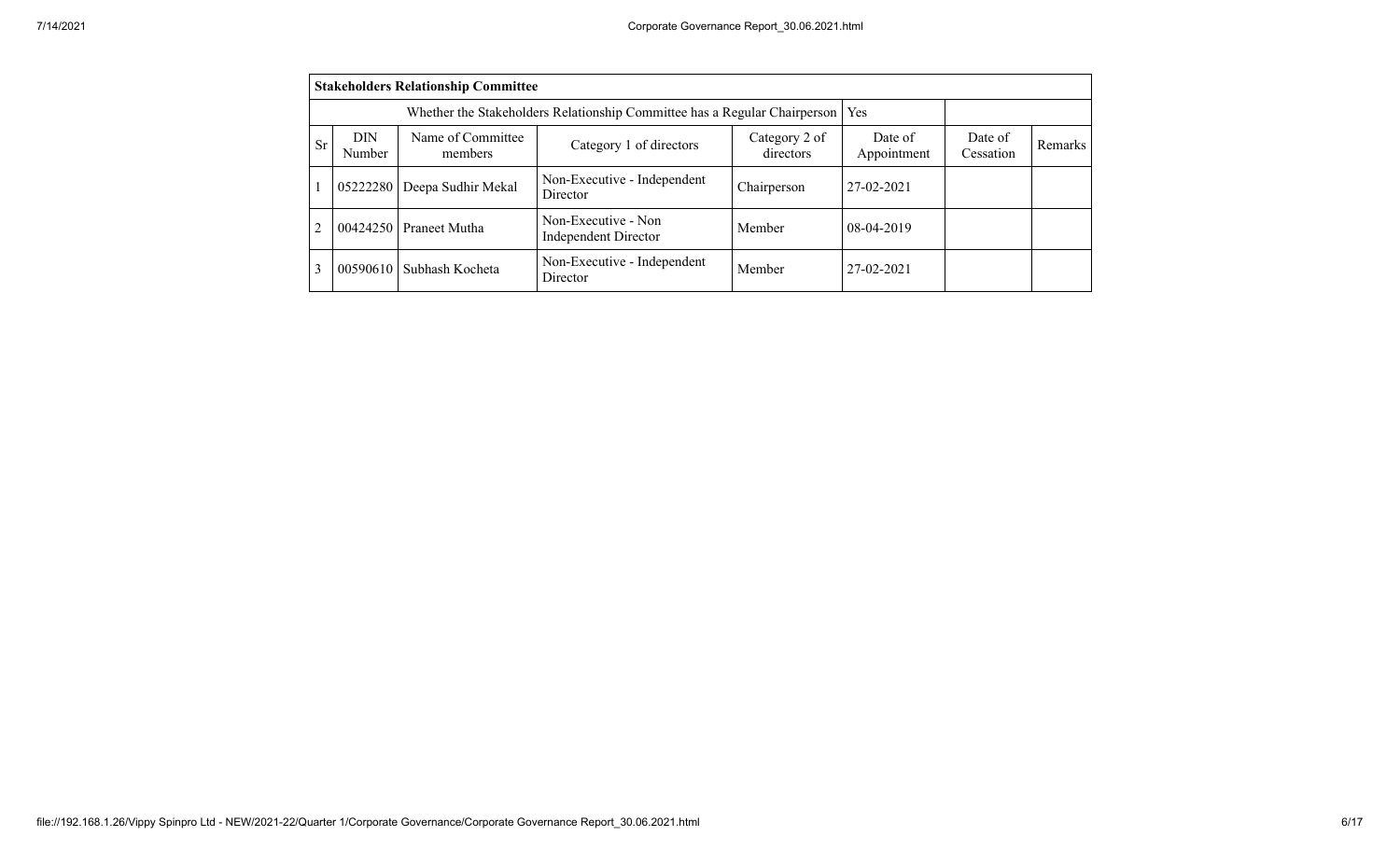|     | <b>Risk Management Committee</b> |                                                                 |                            |                            |                        |                      |         |  |  |  |  |  |  |
|-----|----------------------------------|-----------------------------------------------------------------|----------------------------|----------------------------|------------------------|----------------------|---------|--|--|--|--|--|--|
|     |                                  | Whether the Risk Management Committee has a Regular Chairperson |                            |                            |                        |                      |         |  |  |  |  |  |  |
| -Sr | DIN<br>Number                    | Name of Committee<br>members                                    | Category 1 of<br>directors | Category 2 of<br>directors | Date of<br>Appointment | Date of<br>Cessation | Remarks |  |  |  |  |  |  |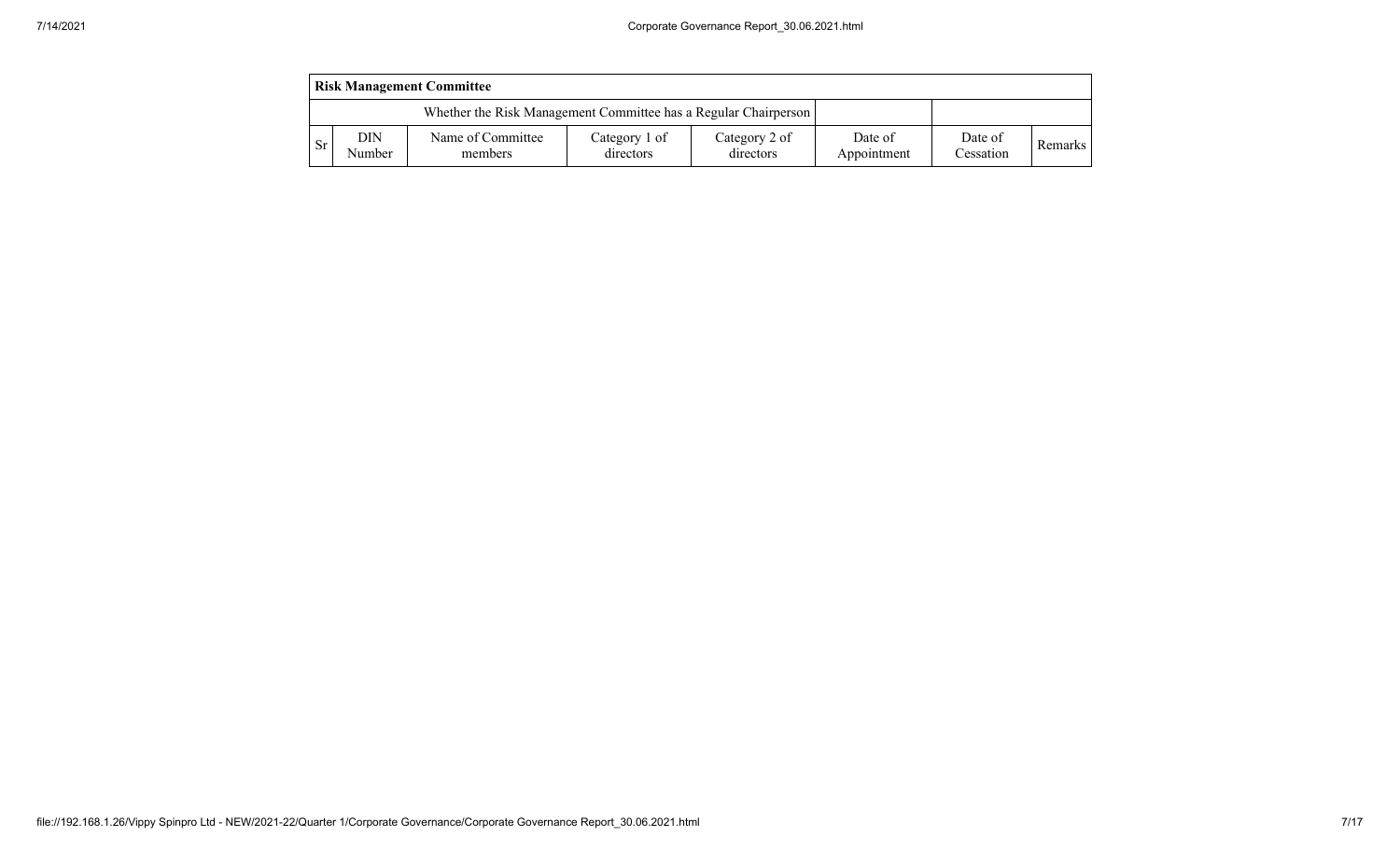|                                                                                                                                                                                         | <b>Corporate Social Responsibility Committee</b> |                                                                                 |                                                    |             |            |  |  |  |  |  |  |  |  |
|-----------------------------------------------------------------------------------------------------------------------------------------------------------------------------------------|--------------------------------------------------|---------------------------------------------------------------------------------|----------------------------------------------------|-------------|------------|--|--|--|--|--|--|--|--|
|                                                                                                                                                                                         |                                                  | Whether the Corporate Social Responsibility Committee has a Regular Chairperson |                                                    | Yes         |            |  |  |  |  |  |  |  |  |
| Name of Committee<br><b>DIN</b><br>Date of<br>Date of<br>Category 2 of<br>Category 1 of directors<br><b>Sr</b><br>Remarks<br>directors<br>Appointment<br>Cessation<br>Number<br>members |                                                  |                                                                                 |                                                    |             |            |  |  |  |  |  |  |  |  |
|                                                                                                                                                                                         |                                                  | $00424206$ Piyush Mutha                                                         | <b>Executive Director</b>                          | Chairperson | 10-08-2019 |  |  |  |  |  |  |  |  |
|                                                                                                                                                                                         |                                                  | 00424250 Praneet Mutha                                                          | Non-Executive - Non<br><b>Independent Director</b> | Member      | 10-08-2019 |  |  |  |  |  |  |  |  |
|                                                                                                                                                                                         | 05222280                                         | Deepa Sudhir Mekal                                                              | Non-Executive - Independent<br>Director            | Member      | 10-08-2019 |  |  |  |  |  |  |  |  |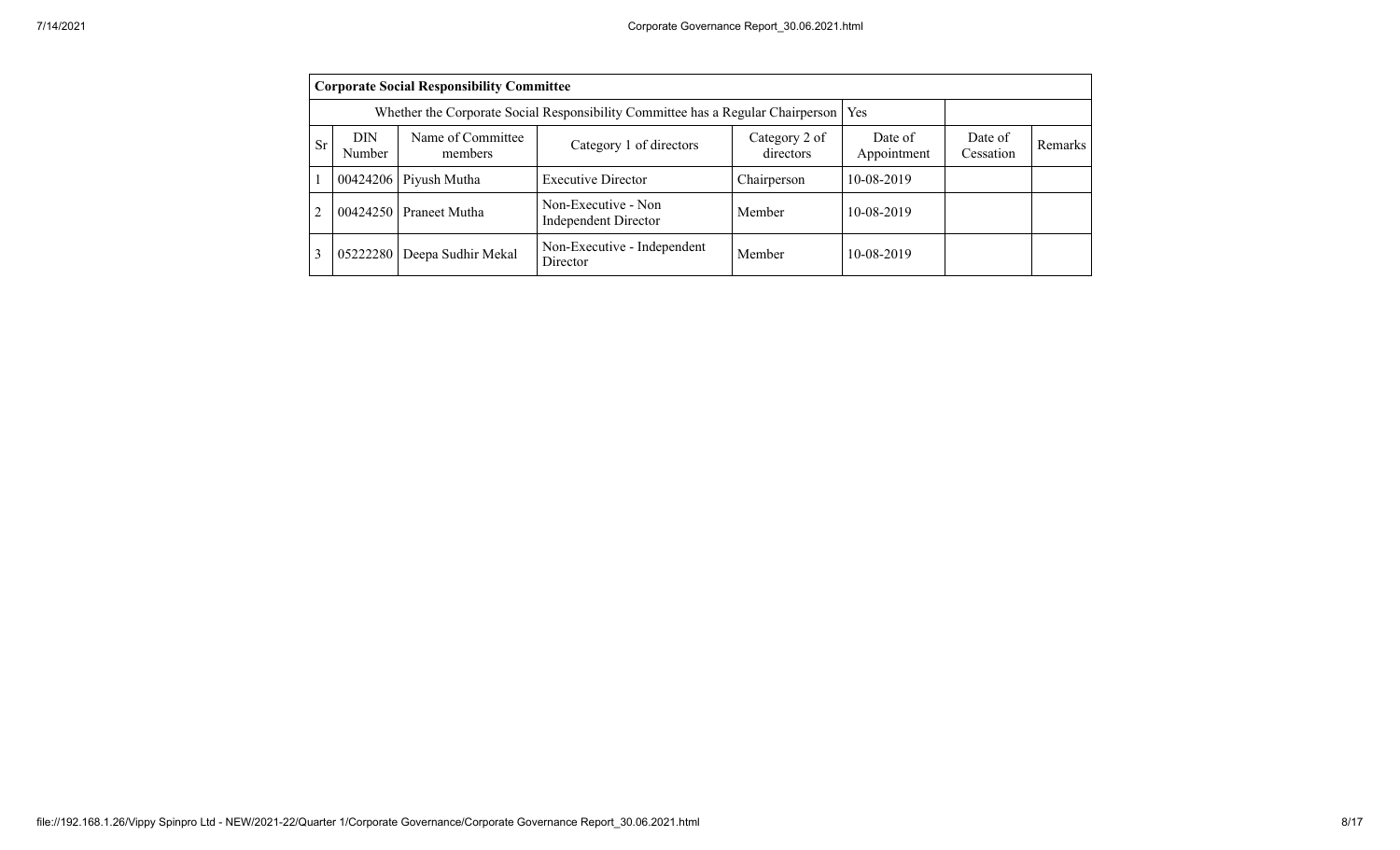| <b>Other Committee</b> |                                                                                                                                     |  |  |
|------------------------|-------------------------------------------------------------------------------------------------------------------------------------|--|--|
|                        | Sr   DIN Number   Name of Committee members   Name of other committee   Category 1 of directors   Category 2 of directors   Remarks |  |  |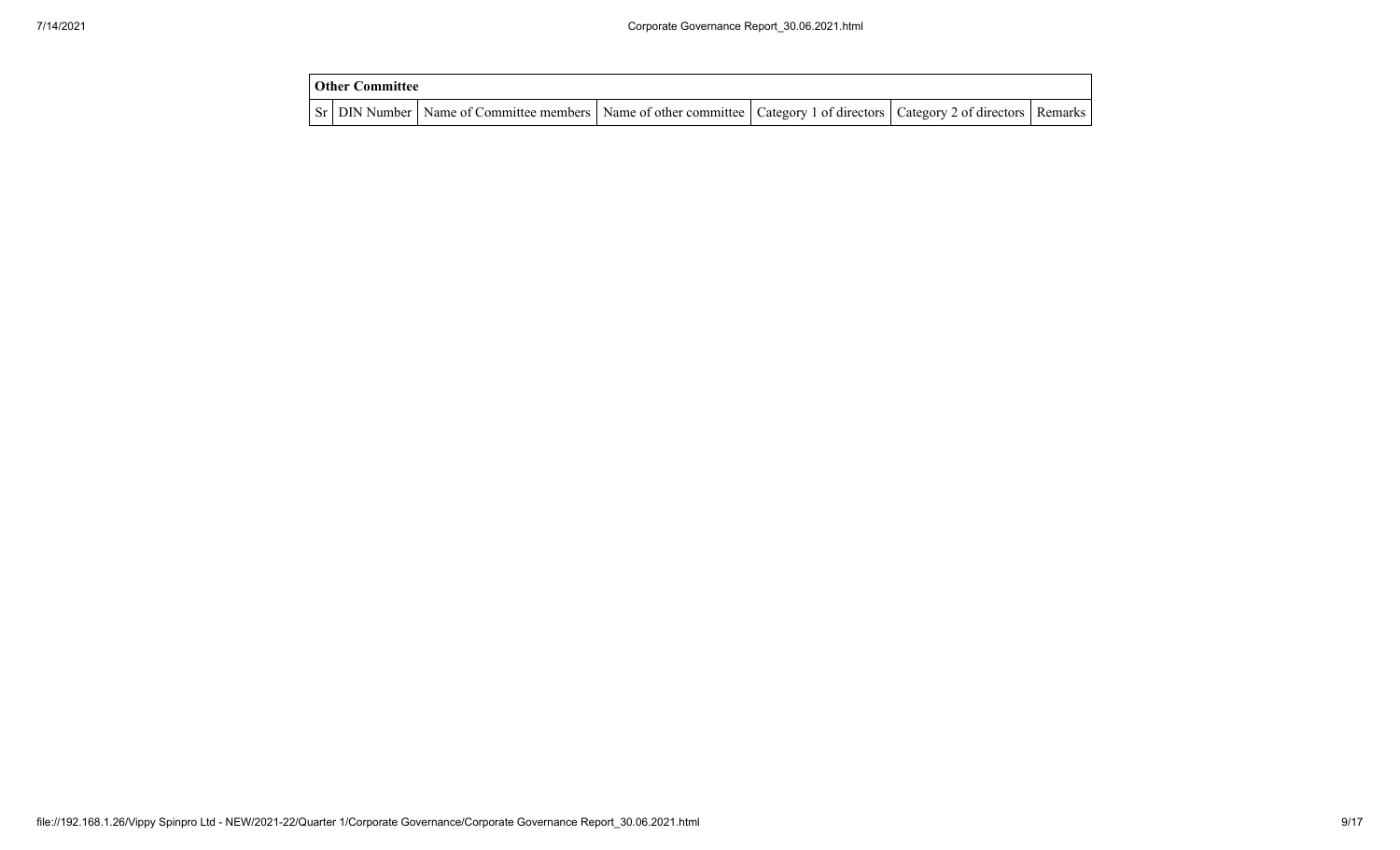|                                                                     | <b>Annexure 1</b>                                           |                                                               |                                                                   |                                       |                                                     |                                    |                                                           |  |  |  |  |  |  |
|---------------------------------------------------------------------|-------------------------------------------------------------|---------------------------------------------------------------|-------------------------------------------------------------------|---------------------------------------|-----------------------------------------------------|------------------------------------|-----------------------------------------------------------|--|--|--|--|--|--|
|                                                                     | <b>Annexure 1</b>                                           |                                                               |                                                                   |                                       |                                                     |                                    |                                                           |  |  |  |  |  |  |
|                                                                     | <b>III. Meeting of Board of Directors</b>                   |                                                               |                                                                   |                                       |                                                     |                                    |                                                           |  |  |  |  |  |  |
| Disclosure of notes on meeting of board of<br>directors explanatory |                                                             |                                                               |                                                                   |                                       |                                                     |                                    |                                                           |  |  |  |  |  |  |
| <b>Sr</b>                                                           | $Date(s)$ of meeting<br>(if any) in the<br>previous quarter | $Date(s)$ of<br>meeting (if any)<br>in the current<br>quarter | Maximum gap between<br>any two consecutive (in<br>number of days) | Notes for<br>not<br>providing<br>Date | Whether<br>requirement of<br>Quorum met<br>(Yes/No) | Number of<br>Directors<br>present* | No. of Independent<br>Directors attending<br>the meeting* |  |  |  |  |  |  |
|                                                                     | 01-01-2021                                                  |                                                               |                                                                   |                                       | Yes                                                 |                                    |                                                           |  |  |  |  |  |  |
| $\overline{2}$                                                      | 05-02-2021                                                  |                                                               | 34                                                                |                                       | Yes                                                 | 4                                  | 1                                                         |  |  |  |  |  |  |
| 3                                                                   | 16-02-2021                                                  |                                                               | 10                                                                |                                       | Yes                                                 | 3                                  |                                                           |  |  |  |  |  |  |
| 4                                                                   | 27-02-2021                                                  |                                                               | 10                                                                |                                       | Yes                                                 | 4                                  | $\overline{c}$                                            |  |  |  |  |  |  |
| 5                                                                   | 25-03-2021                                                  |                                                               | 25                                                                |                                       | Yes                                                 | 4                                  | 1                                                         |  |  |  |  |  |  |
| 6                                                                   |                                                             | 14-05-2021                                                    | 49                                                                |                                       | Yes                                                 | 5                                  | $\overline{2}$                                            |  |  |  |  |  |  |
| 7                                                                   | 3<br>25-06-2021<br>41<br>Yes<br>1                           |                                                               |                                                                   |                                       |                                                     |                                    |                                                           |  |  |  |  |  |  |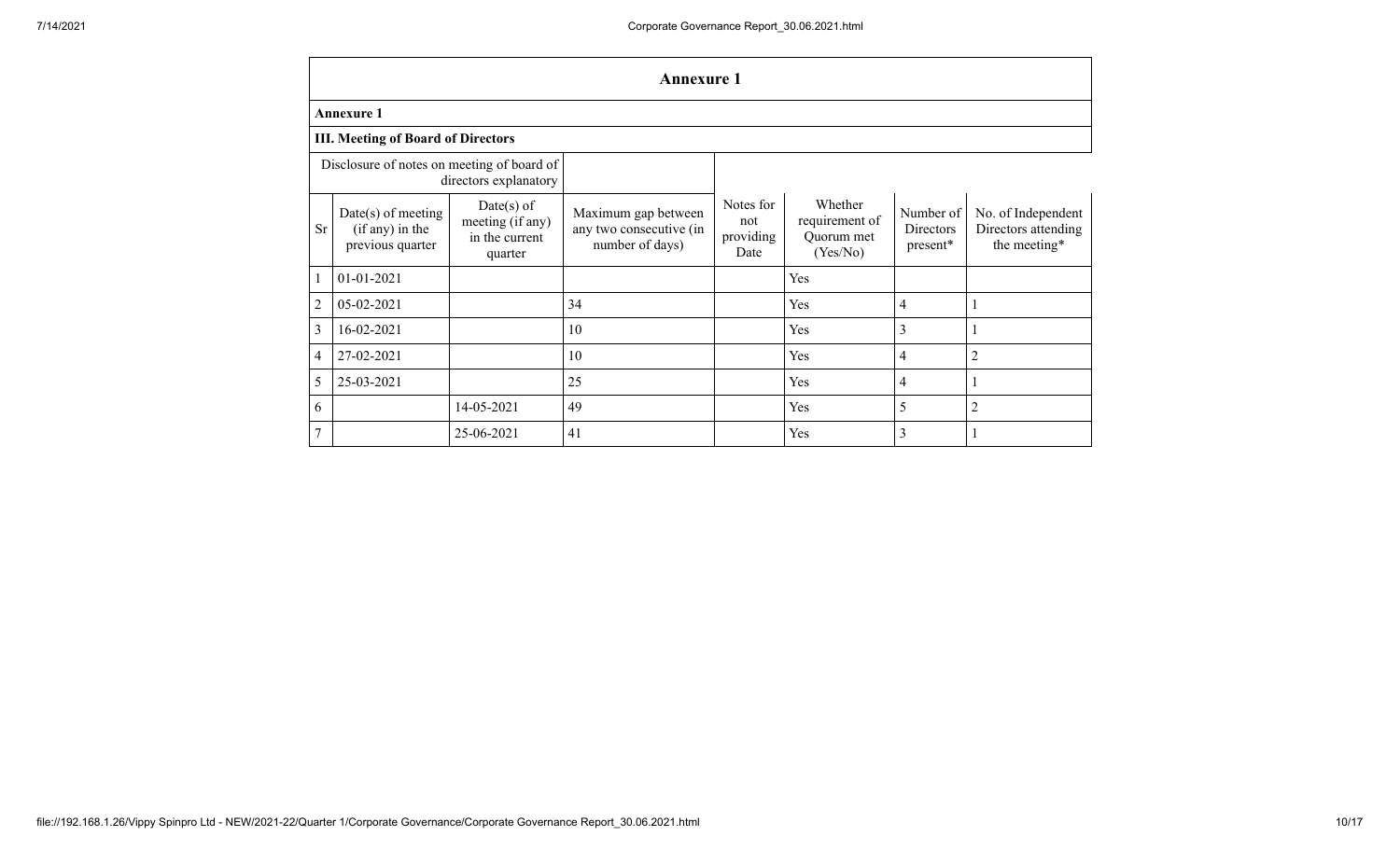|                | <b>Annexure 1</b>                              |                                                                                                          |                                                                      |                               |                                       |                                                        |                                       |                                                                 |  |  |  |  |  |  |
|----------------|------------------------------------------------|----------------------------------------------------------------------------------------------------------|----------------------------------------------------------------------|-------------------------------|---------------------------------------|--------------------------------------------------------|---------------------------------------|-----------------------------------------------------------------|--|--|--|--|--|--|
|                | <b>IV. Meeting of Committees</b>               |                                                                                                          |                                                                      |                               |                                       |                                                        |                                       |                                                                 |  |  |  |  |  |  |
|                |                                                |                                                                                                          | Disclosure of notes on meeting of committees explanatory             |                               |                                       |                                                        |                                       |                                                                 |  |  |  |  |  |  |
| <b>Sr</b>      | Name of<br>Committee                           | Date(s) of meeting (Enter<br>dates of Previous quarter and<br>Current quarter in<br>chronological order) | Maximum gap<br>between any two<br>consecutive (in<br>number of days) | Name of<br>other<br>committee | Reson for<br>not<br>providing<br>date | Whether<br>requirement<br>of Quorum<br>met<br>(Yes/No) | Number<br>of<br>Directors<br>present* | No. of<br>Independent<br>Directors<br>attending the<br>meeting* |  |  |  |  |  |  |
| $\mathbf{1}$   | Audit<br>Committee                             | 05-02-2021                                                                                               |                                                                      |                               |                                       | Yes                                                    |                                       |                                                                 |  |  |  |  |  |  |
| $\overline{2}$ | Audit<br>Committee                             | 01-05-2021                                                                                               | 84                                                                   |                               |                                       | Yes                                                    | 3                                     | 3                                                               |  |  |  |  |  |  |
| $\overline{3}$ | Audit<br>Committee                             | 25-06-2021                                                                                               | 54                                                                   |                               |                                       | Yes                                                    | 3                                     | 3                                                               |  |  |  |  |  |  |
| $\overline{4}$ | Stakeholders<br>Relationship<br>Committee      | 05-02-2021                                                                                               |                                                                      |                               |                                       | Yes                                                    |                                       |                                                                 |  |  |  |  |  |  |
| 5              | Stakeholders<br>Relationship<br>Committee      | 25-06-2021                                                                                               |                                                                      |                               |                                       | Yes                                                    | 2                                     | 1                                                               |  |  |  |  |  |  |
| 6              | Nomination<br>and<br>remuneration<br>committee | 25-03-2021                                                                                               |                                                                      |                               |                                       | Yes                                                    |                                       |                                                                 |  |  |  |  |  |  |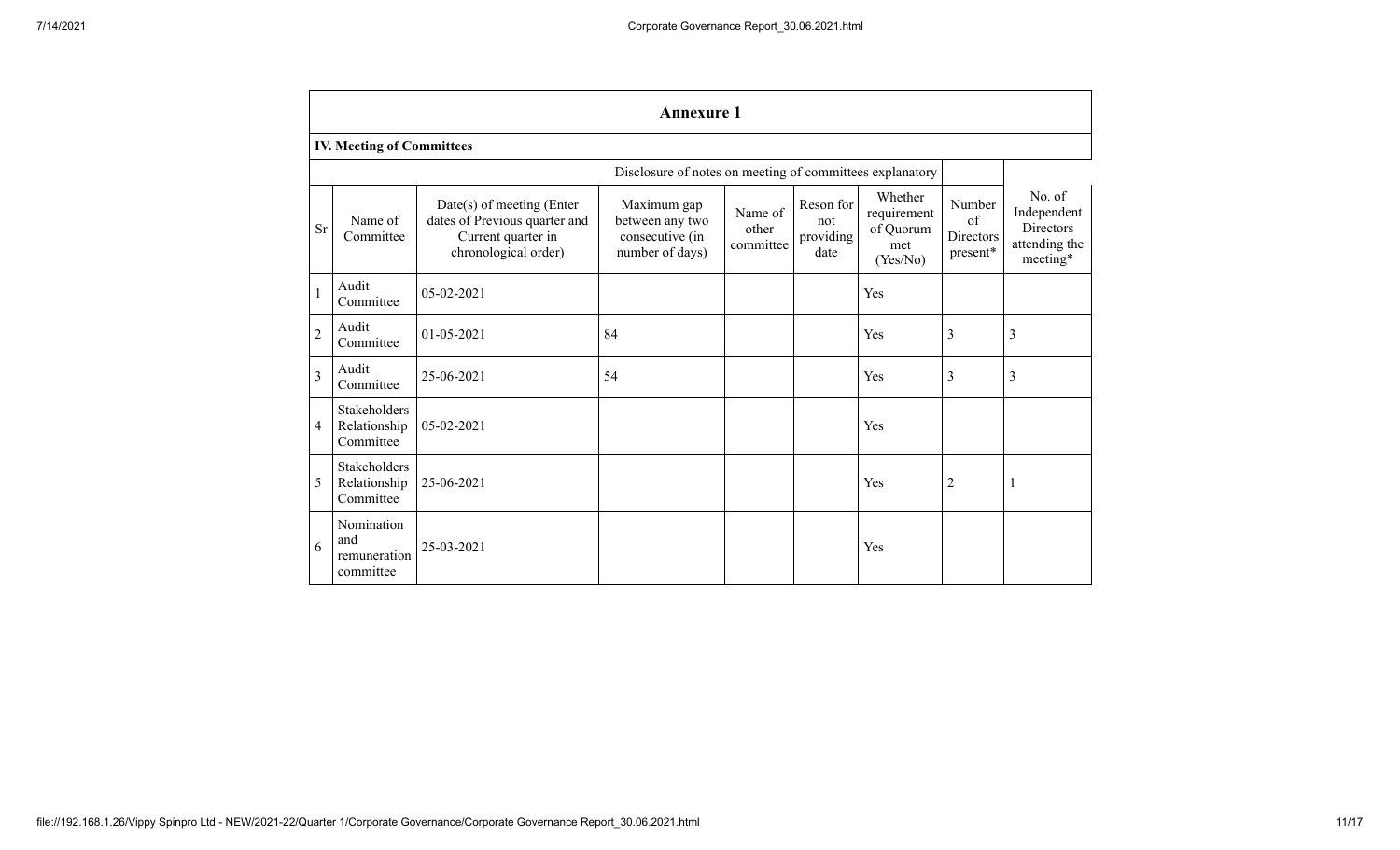|                | <b>Annexure 1</b>                                  |                                                                                                            |                                                                      |                                     |                                       |                                                        |                                       |                                                                        |  |  |  |  |  |
|----------------|----------------------------------------------------|------------------------------------------------------------------------------------------------------------|----------------------------------------------------------------------|-------------------------------------|---------------------------------------|--------------------------------------------------------|---------------------------------------|------------------------------------------------------------------------|--|--|--|--|--|
|                | <b>IV. Meeting of Committees</b>                   |                                                                                                            |                                                                      |                                     |                                       |                                                        |                                       |                                                                        |  |  |  |  |  |
| <b>Sr</b>      | Name of<br>Committee                               | $Date(s)$ of meeting (Enter<br>dates of Previous quarter and<br>Current quarter in<br>chronological order) | Maximum gap<br>between any two<br>consecutive (in<br>number of days) | Name of<br>other<br>committee       | Reson for<br>not<br>providing<br>date | Whether<br>requirement<br>of Quorum<br>met<br>(Yes/No) | Number<br>of<br>Directors<br>present* | No. of<br>Independent<br><b>Directors</b><br>attending the<br>meeting* |  |  |  |  |  |
| $\overline{7}$ | Nomination<br>and<br>remuneration<br>committee     | 25-06-2021                                                                                                 |                                                                      |                                     |                                       | Yes                                                    | $\overline{c}$                        | $\overline{c}$                                                         |  |  |  |  |  |
| 8              | Corporate<br>Social<br>Responsibility<br>Committee | $01 - 01 - 2021$                                                                                           |                                                                      |                                     |                                       | Yes                                                    |                                       |                                                                        |  |  |  |  |  |
| 9              | Corporate<br>Social<br>Responsibility<br>Committee | 25-03-2021                                                                                                 |                                                                      |                                     |                                       | Yes                                                    |                                       |                                                                        |  |  |  |  |  |
| 10             | Other<br>Committee                                 | 27-02-2021                                                                                                 |                                                                      | Independent<br>Directors<br>Meeting |                                       | Yes                                                    |                                       |                                                                        |  |  |  |  |  |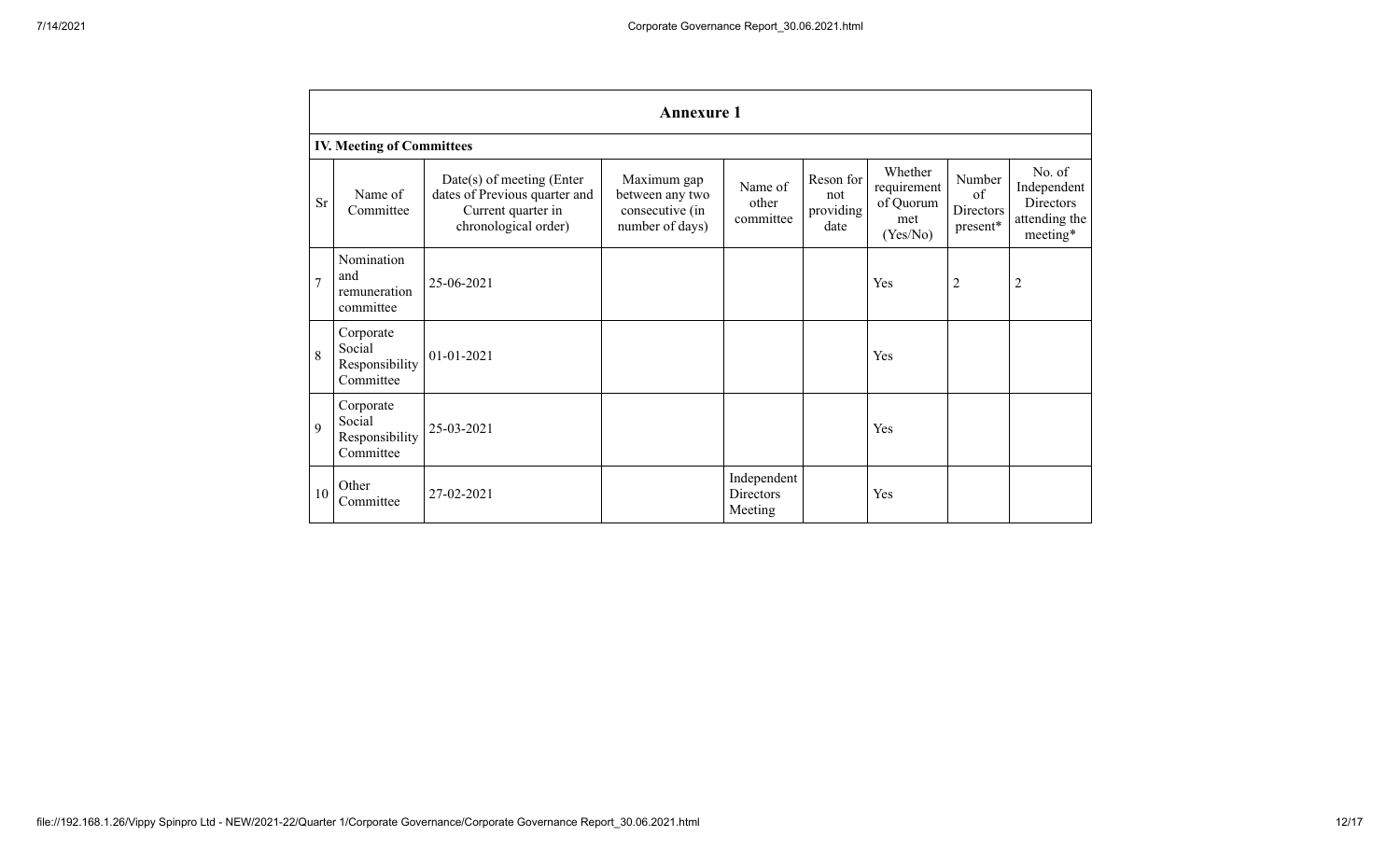|                                      | <b>Annexure 1</b>                                                                                         |                                  |                                                                    |  |  |  |
|--------------------------------------|-----------------------------------------------------------------------------------------------------------|----------------------------------|--------------------------------------------------------------------|--|--|--|
| <b>V. Related Party Transactions</b> |                                                                                                           |                                  |                                                                    |  |  |  |
| <b>Sr</b>                            | Subject                                                                                                   | Compliance status<br>(Yes/No/NA) | If status is "No" details of non-<br>compliance may be given here. |  |  |  |
|                                      | Whether prior approval of audit committee obtained                                                        | <b>Yes</b>                       |                                                                    |  |  |  |
|                                      | Whether shareholder approval obtained for material RPT                                                    | NA                               |                                                                    |  |  |  |
|                                      | Whether details of RPT entered into pursuant to omnibus approval<br>have been reviewed by Audit Committee | NA                               |                                                                    |  |  |  |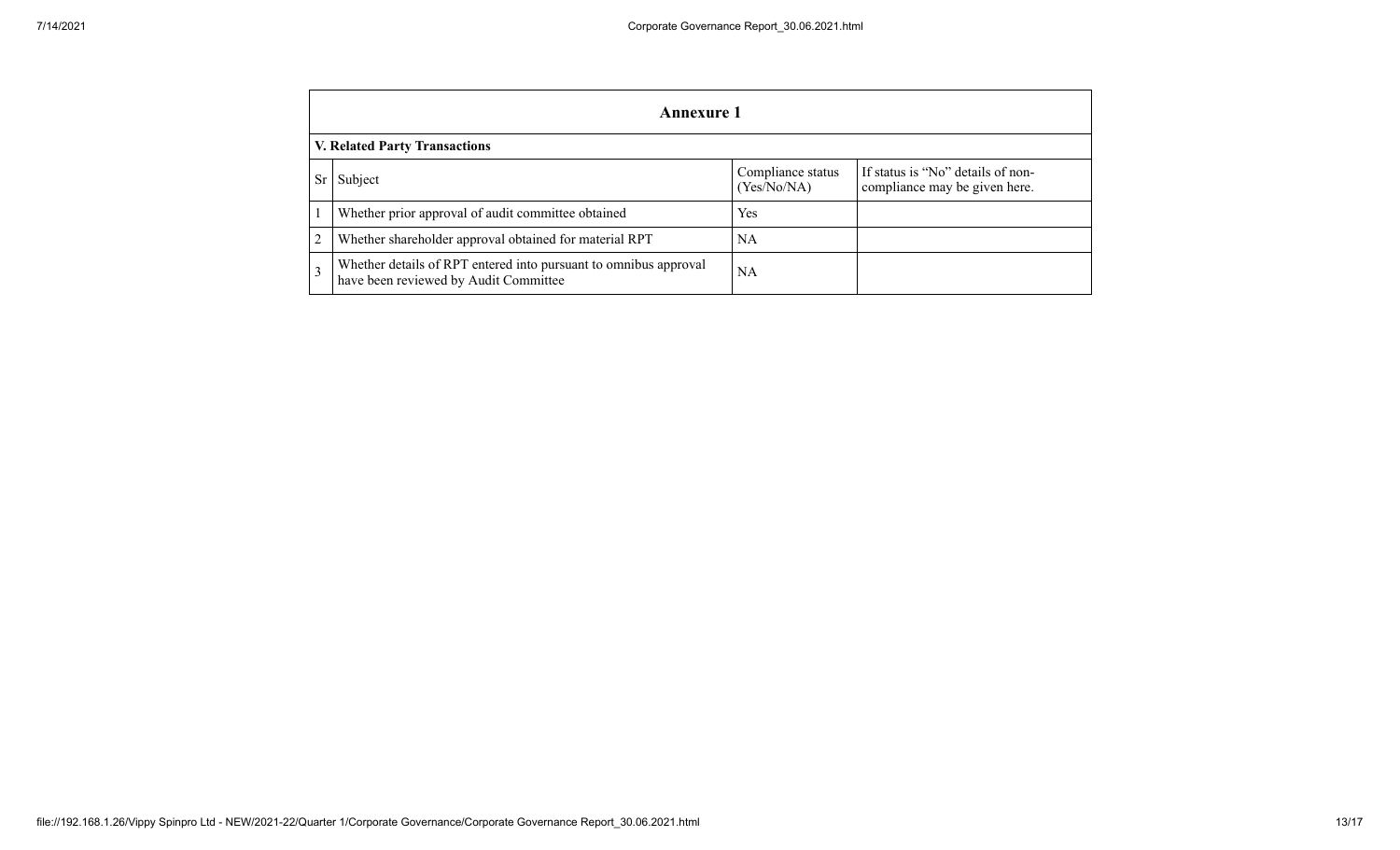| <b>Annexure 1</b>        |                                                                                                                                                                                                                 |                               |  |  |  |
|--------------------------|-----------------------------------------------------------------------------------------------------------------------------------------------------------------------------------------------------------------|-------------------------------|--|--|--|
| <b>VI.</b> Affirmations  |                                                                                                                                                                                                                 |                               |  |  |  |
| Sr                       | Subject                                                                                                                                                                                                         | Compliance<br>status (Yes/No) |  |  |  |
|                          | The composition of Board of Directors is in terms of SEBI (Listing obligations and disclosure requirements)<br>Regulations, 2015                                                                                | Yes                           |  |  |  |
| $\overline{2}$           | The composition of the following committees is in terms of SEBI(Listing obligations and disclosure requirements)<br>Regulations, 2015 a. Audit Committee                                                        | Yes                           |  |  |  |
| $\overline{\mathcal{E}}$ | The composition of the following committees is in terms of SEBI(Listing obligations and disclosure requirements)<br>Regulations, 2015. b. Nomination & remuneration committee                                   | Yes                           |  |  |  |
| $\overline{4}$           | The composition of the following committees is in terms of SEBI(Listing obligations and disclosure requirements)<br>Regulations, 2015. c. Stakeholders relationship committee                                   | Yes                           |  |  |  |
| 5                        | The composition of the following committees is in terms of SEBI(Listing obligations and disclosure requirements)<br>Regulations, 2015. d. Risk management committee (applicable to the top 500 listed entities) | <b>NA</b>                     |  |  |  |
| 6                        | The committee members have been made aware of their powers, role and responsibilities as specified in SEBI<br>(Listing obligations and disclosure requirements) Regulations, 2015.                              | Yes                           |  |  |  |
| $\overline{7}$           | The meetings of the board of directors and the above committees have been conducted in the manner as specified in<br>SEBI (Listing obligations and disclosure requirements) Regulations, 2015.                  | Yes                           |  |  |  |
| 8                        | This report and/or the report submitted in the previous quarter has been placed before Board of Directors.                                                                                                      | Yes                           |  |  |  |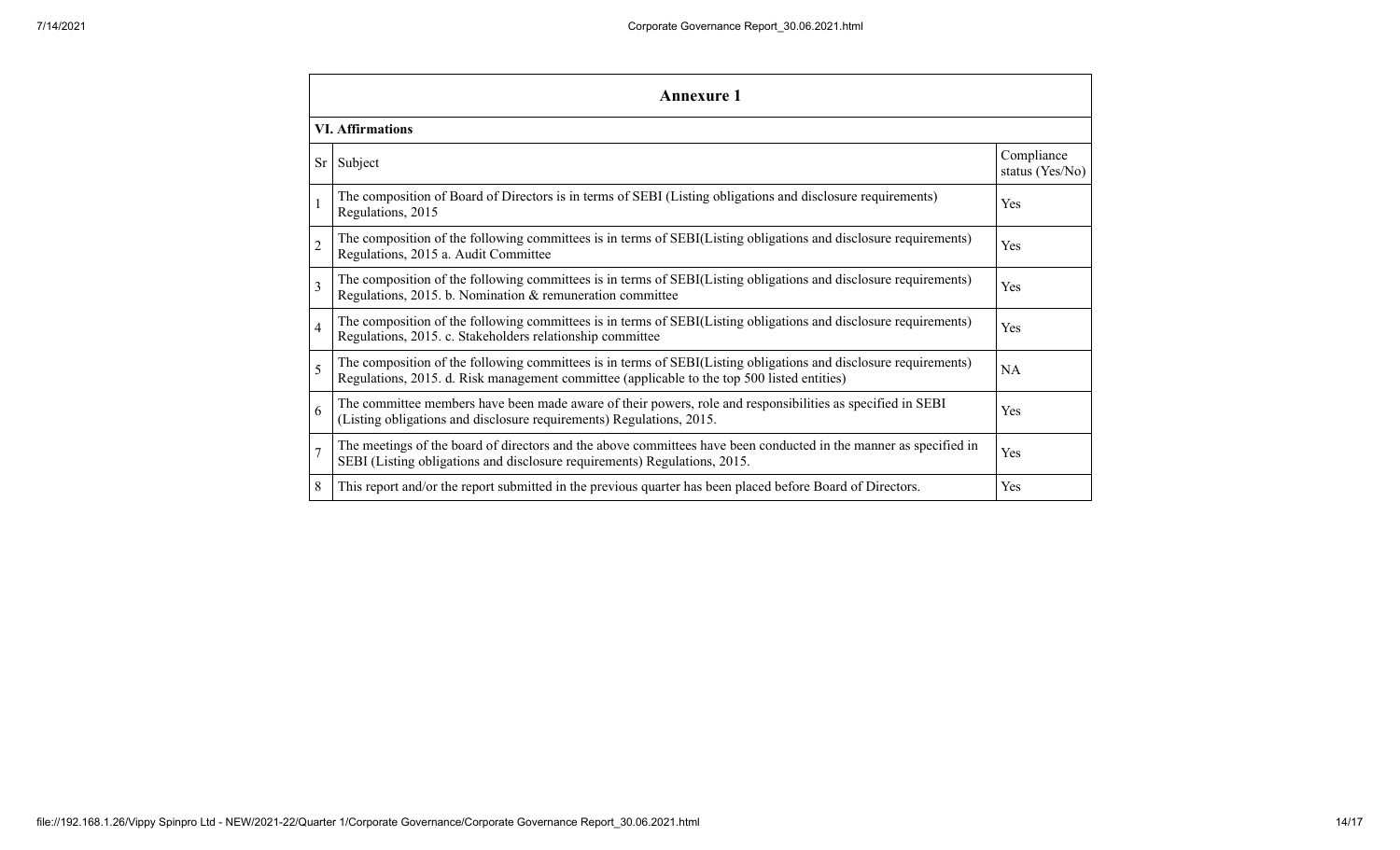|               | <b>Annexure 1</b> |                                          |  |
|---------------|-------------------|------------------------------------------|--|
| <sub>Sr</sub> | Subject           | Compliance status                        |  |
|               | Name of signatory | Ayushi Solanki                           |  |
|               | Designation       | Company Secretary and Compliance Officer |  |